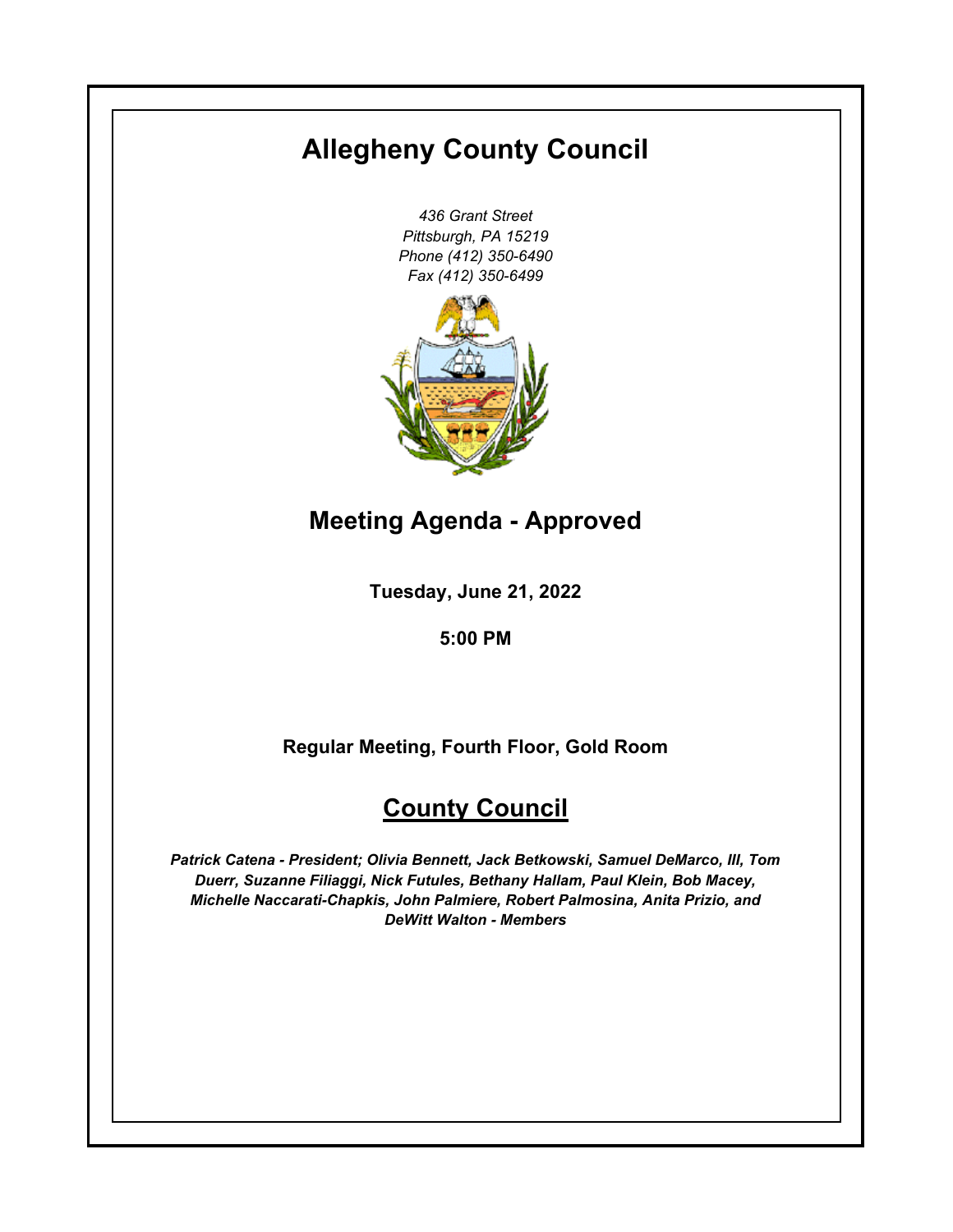- **I. Call To Order**
- **II. Pledge of Allegiance**
- **III. Silent Prayer or Reflection**
- **IV. Roll Call**

## **V. Chief Executive's Quarterly Address**

## **VI. Proclamations/Certificates**

| 12339-22         | A proclamation honoring former County Council Member Tom Baker for<br>receiving the North Hills School District Board of Education 2022<br><b>Community Service Award.</b>                     |  |  |
|------------------|------------------------------------------------------------------------------------------------------------------------------------------------------------------------------------------------|--|--|
| <u>Sponsors:</u> | Council Member DeMarco and Council Member Betkowski                                                                                                                                            |  |  |
|                  | To be presented.                                                                                                                                                                               |  |  |
| 12334-22         | A proclamation recognizing and honoring the service of Aradhna Oliphant<br>to Leadership Pittsburgh and the entire region.                                                                     |  |  |
| <b>Sponsors:</b> | <b>Council Member DeMarco</b>                                                                                                                                                                  |  |  |
|                  | To be read into the record.                                                                                                                                                                    |  |  |
| 12335-22         | A proclamation recognizing Cameron Joseph Lisle for his efforts in<br>achieving the rank of Eagle Scout.                                                                                       |  |  |
| <b>Sponsors:</b> | <b>Council Member Palmiere</b>                                                                                                                                                                 |  |  |
|                  | To be read into the record.                                                                                                                                                                    |  |  |
| 12336-22         | A proclamation recognizing and honoring the service of Douglas Marguriet<br>to North Braddock Borough and congratulate him on his retirement.                                                  |  |  |
| <u>Sponsors:</u> | Council Member Naccarati-Chapkis                                                                                                                                                               |  |  |
|                  | To be read into the record.                                                                                                                                                                    |  |  |
| 12337-22         | A proclamation recognizing the Keystone State Wrestling Alliance and this<br>year's Hall of Fame Inductees: Dennis Gregory, Bubba the Bulldog, Mayor<br>Marvin Mystery, and Andy "Kid" DePaul. |  |  |
| Sponsors:        | <b>Council Member DeMarco</b>                                                                                                                                                                  |  |  |
|                  | To be read into the record.                                                                                                                                                                    |  |  |
| <u>12338-22</u>  | A proclamation honoring the Reformed Presbyterian Women's Association<br>on the occasion of its 125th Anniversary.                                                                             |  |  |
| <u>Sponsors:</u> | <b>Council Member Bennett</b>                                                                                                                                                                  |  |  |
|                  | To be read into the record.                                                                                                                                                                    |  |  |
| 12340-22         | A proclamation recognizing June 15, 2022 as Elder Abuse Awareness<br>Day in Allegheny County.                                                                                                  |  |  |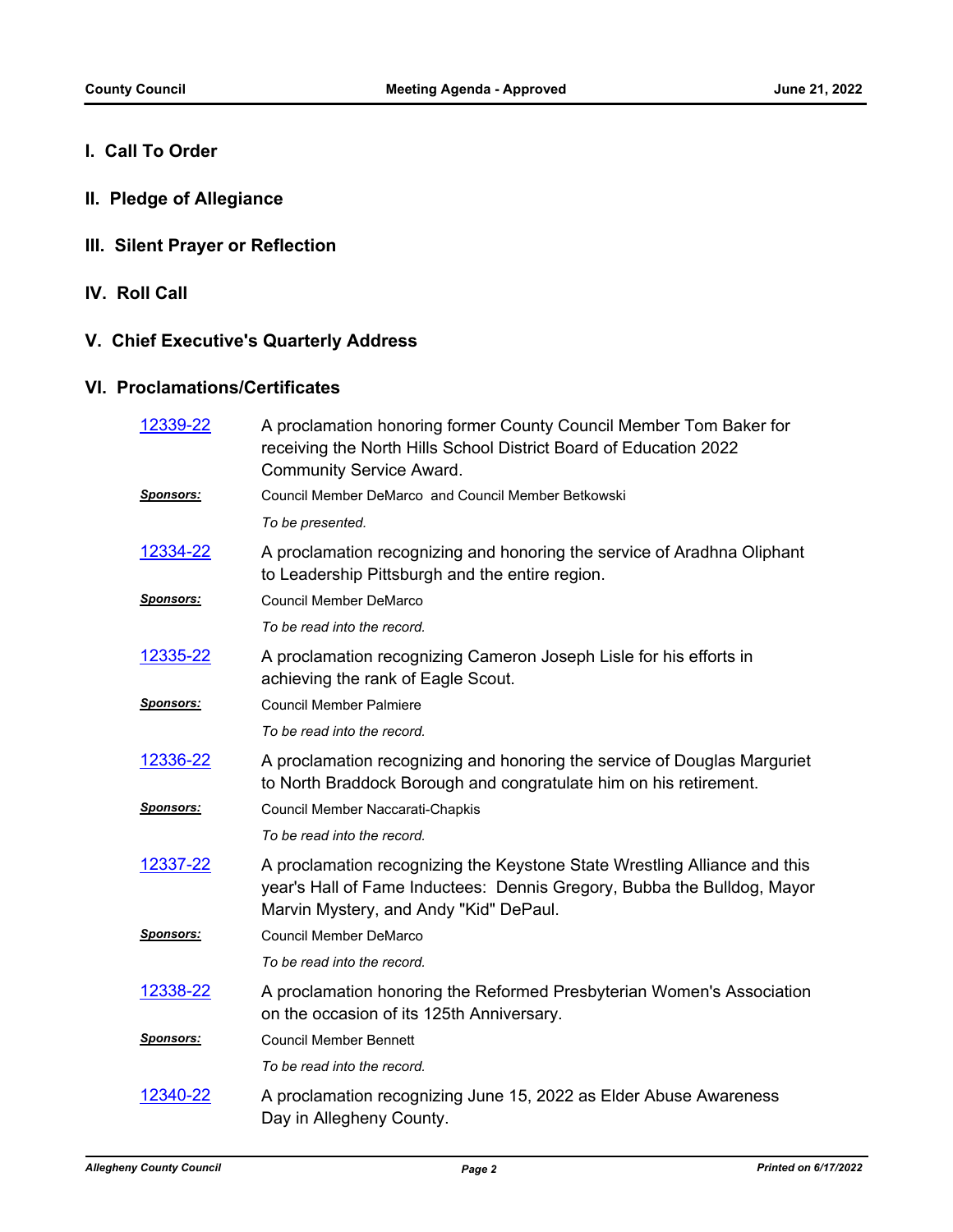| <b>Sponsors:</b> | Council Member Palmosina                                                                                    |  |  |
|------------------|-------------------------------------------------------------------------------------------------------------|--|--|
|                  | To be read into the record.                                                                                 |  |  |
| 12341-22         | A proclamation congratulating Earl and Shirley Birdie on the occasion of<br>their 70th wedding anniversary. |  |  |
| <b>Sponsors:</b> | Council Member Macey                                                                                        |  |  |
|                  | To be read into the record.                                                                                 |  |  |

# **VII. Public Comment On Agenda Items**

#### **VIII. Approval of Minutes**

| 12342-22 | Motion to approve the minutes of the February 22, 2022 regular meeting of<br>Council. |
|----------|---------------------------------------------------------------------------------------|
| 12343-22 | Motion to approve the minutes of the March 8, 2022 regular meeting of<br>Council.     |
| 12344-22 | Motion to approve the minutes of the March 22, 2022 regular meeting of<br>Council.    |

# **IX. Presentation of Appointments**

#### **X. Unfinished Business**

#### **Committee on Public Safety - Second Reading**

| 12313-22         | An ordinance of the County of Allegheny, Commonwealth of Pennsylvania,<br>amending Section 1007.11 of County Administrative Code, codified in<br>Chapter 5 of the County Code of Ordinances as Article 1007.11, to provide<br>for an exclusion from the residency requirement for County employment for<br>telecommunications officers and shift commanders in the 911<br>Communications Division of the Allegheny County Department of<br><b>Emergency Services.</b> |                            |                                                               |  |  |
|------------------|-----------------------------------------------------------------------------------------------------------------------------------------------------------------------------------------------------------------------------------------------------------------------------------------------------------------------------------------------------------------------------------------------------------------------------------------------------------------------|----------------------------|---------------------------------------------------------------|--|--|
| <b>Sponsors:</b> | Chief Executive, Council Member Walton, Council Member Klein, Council Member Duerr,<br>Council Member DeMarco, Council Member Macey, Council Member Filiaggi, Council<br>Member Futules, Council Member Palmiere and Council Member Catena<br><b>Legislative History</b>                                                                                                                                                                                              |                            |                                                               |  |  |
|                  | 5/24/22                                                                                                                                                                                                                                                                                                                                                                                                                                                               | <b>County Council</b>      | Referred by Chair to the Committee on<br><b>Public Safety</b> |  |  |
|                  | 6/8/22                                                                                                                                                                                                                                                                                                                                                                                                                                                                | Committee on Public Safety | Affirmatively Recommended                                     |  |  |

#### **Committee on Public Works - Second Reading**

An Ordinance authorizing the County of Allegheny in conjunction with the Department of Public Works and the Law Department to acquire by condemnation, permanent rights-of-way in fee and temporary construction easements from two (2) parcels of land required for the reconstruction of [12321-22](http://allegheny.legistar.com/gateway.aspx?m=l&id=/matter.aspx?key=13386)